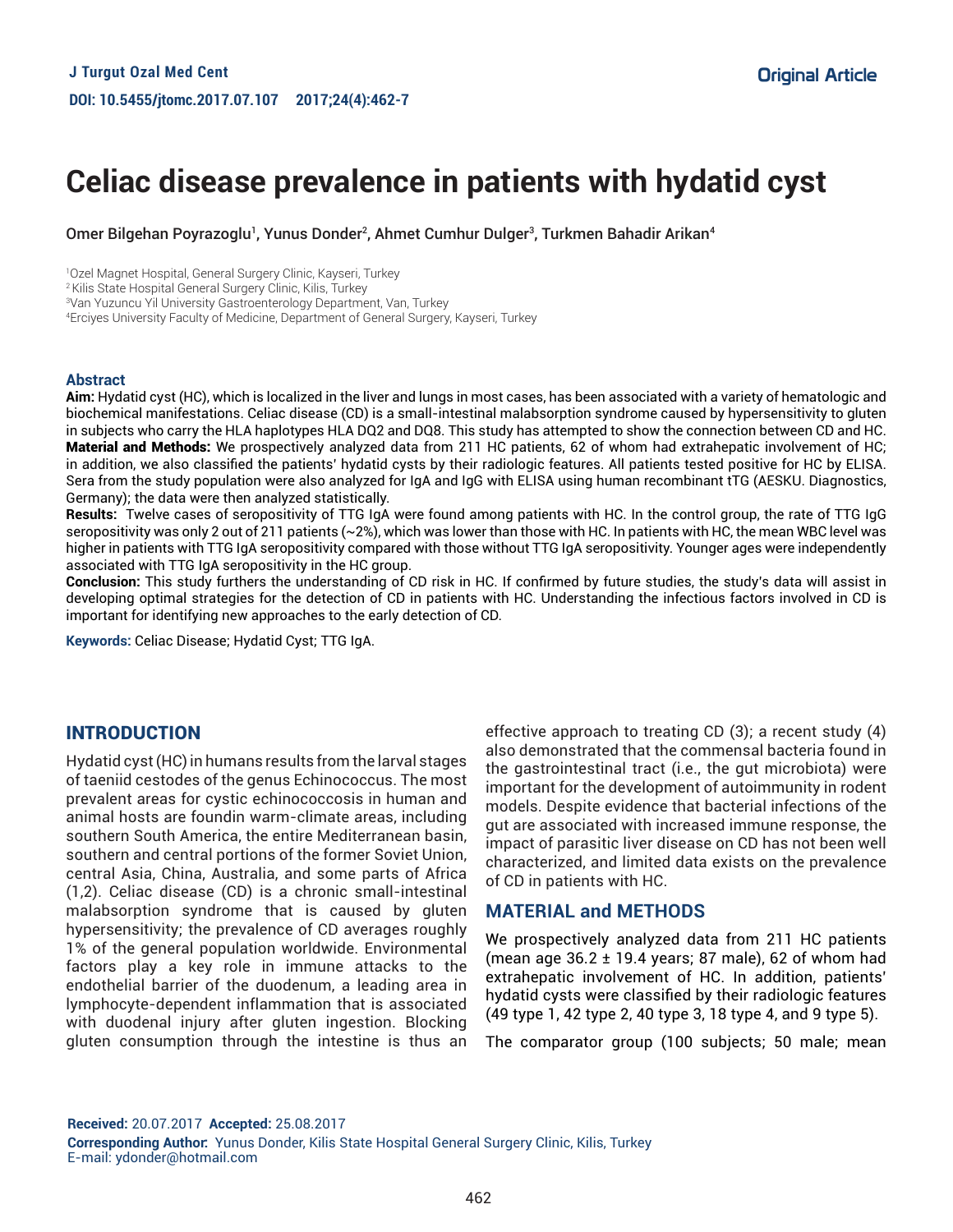age 38.5±18.6 years) was selected from subjects who had been admitted to our internal medicine clinic for other reasons. Patients with prior diagnosis of CD were excluded from the study. Because selective IgA deficiency occurs in up to 1 in 40 patients with CD, total IgA levels were determined in addition to specific IgA autoantibody levels.

Clinical laboratory results for biochemical and hematological tests were obtained from medical records. Radiologic classification of the patients' HC was conducted by ultrasound imaging of the liver.

#### **Serologic Tests**

Serum samples of patients suspected to have HC were sent from various clinics to a parasitology laboratory. The indirect hemagglutination test (IHT; Fumouze Laboratoires, France) was used to determine the presence of anti - Echinococcus granulosus antibodies according to the manufacturer's instructions. The sera were diluted to 1/80, 1/160, 1/320, and 1/640 and like increments in U-based microplates. After two hours of incubation with an antigen erythrocyte suspension, the precipitate was incubated until the point that it was evaluated as negative, while widespread and irregular agglutination was evaluated as positive. As mentioned in the test kit's procedure, values of 1/320 and above were also considered to be positive. The sera from patients and the control group were analyzed for IgA and IgG with ELISA using human recombinant tTG (AESKU. Diagnostics, Germany).

The sera from HC patients and control subjects were also analyzed for IgA and IgG with ELISA using human recombinant tTG (AESKU.Diagnostics, Germany). Aeskulisa tTg-A and tTg-G are solid-phase enzyme immunoassays used for the quantitative and qualitative detection of IgA-IgG antibodies against neo-epitopes of tTG in human serum. The assay that employed human recombinant transglutaminase crosslinked with gliadin-specific peptides displayed neo-epitopes of tTg, which ensures a significantly increased sensitivity and specificity of the test. The assay is a tool for the diagnosis and monitoring of celiac disease, also known as gluten-sensitive enteropathy.

Test description: Serum samples diluted to 1:101 were incubated in the microplates coated with the specific antigen. Patients' antibodies, if present in the specimen, bound themselves to the antigen. The unbound fraction was washed off in the step that followed. For conjugated horseradish peroxidase, the unbound conjugate was washed off in the next step. The addition of TMBsubstrate generated an enzymatic colorimetric (blue) reaction, which was stopped by diluted acid; the color then changed to yellow. The intensity of the color formation from the chromogen is a function of the amount of conjugate bound to the antigen-antibody complex, which is proportional to the initial concentration of the respective antibodies in the patient sample.

## **Statistical Analysis**

Differences in patient characteristics were assessed with chi-square tests and t-tests for categorical and continuous factors, respectively.

## **RESULTS**

Among the study population, the mean age was significantly lower among males than among females (32.16±19.2 versus 39.19 ±19.16 years, respectively; p= 0.009). The mean hemoglobin and eosinophil levels among females were significantly lower compared to males (13.01±1.47 versus 14.3 ± 4.67; p=0.005; 363 ±476 versus 659 ±1144; p=0.014, respectively). No significant differences between genders were found in regard to other laboratory and radiologic parameters (all p<0.05). Among the study patients, 62 (29.4%) had extrahepatic HC. Around half (36 patients; 50%) had pulmonary involvement of HC. The only factor that was significantly associated with pulmonary HC was lower serum albumin levels (3.36±0.8 versus 3.9 ±0.65; p=0.043).

Twelve cases (5.7%) of seropositivity of tTG IgA were found among patients with HC. In the control group, the rate of tTG IgA seropositivity was only 2 cases  $(-2%)$ , which was lower than for those with HC (p<0.05). In patients with HC, mean WBC levels were higher in patients with tTG IgA seropositivity compared with those without seropositive tTG IgA (11,333/mm<sup>3</sup> versus 8,401/  $mm<sup>3</sup>$ ; p=0.05), while younger ages were independently associated with tTG IgA seropositivity in the HC group (36.91±9.4 versus 25.8± 15.4years; p=0.043) Notably, the presence of tTG IgA antibodies in HC patients was not found to be related to age, gender, or extrahepatic involvement (all p>0.05). Further characteristics of the patients and control subjects are presented in tables 1 and 2.

## **DISCUSSION**

Cystic echinococcosis (CE or HC) is caused by larvae of Echinococcus granulosus. It is one of the most important zoonotic diseases to cause morbidity and mortality among humans. The disease has worldwide distribution but is especially common in developing and undeveloped countries (5,6). The life-cycle involves two hosts: definitive and intermediate. The adult forms are found in the small intestine of canids, while the larval forms are found in the internal organs of humans and many other mammals. Humans generally become infected through the accidental ingestion of parasitic eggs derived from the final hosts (5,7). Eggs of the parasite hatch in the small intestine, where the larvae are released; they then penetrate the intestinal wall and migrate through the bloodstream to various organs: most commonly the liver, followed by the lung and brain. The larvae develop into a hydatid cyst that gradually grows (8).

The disease may remain asymptomatic for years. The appearance of clinical manifestation will vary depending on the size of the cyst and the organ in which it is located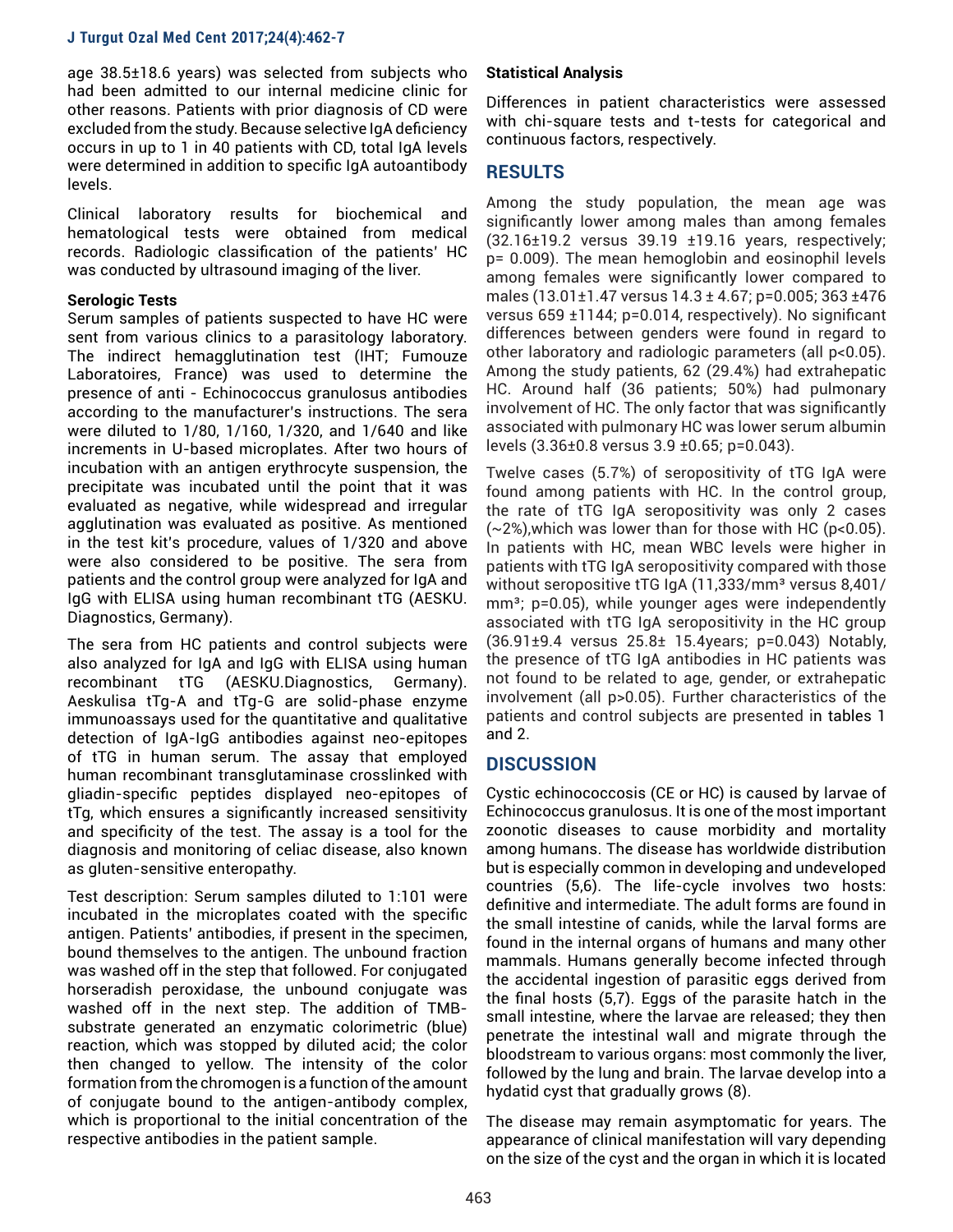[9]. Radiographic and serological studies are mainly used for the diagnosis of CE. The infection causes labor losses and serious damage to national economies because of the expensive diagnostic tests, surgical and drug treatment, and hospitalization duration related to the disease (10).

The pathogenesis of CD has both genetic (HLA haplotypes DQ2 and DQ8) and environmental factors. A patient's small-intestinal system produces mucosal antibodies (particularly IgA) to combat the gliadin subfraction of gluten when wheat-related gluten is ingested in the diet. These pathological immune reactions result in smallintestinal inflammation as well as mucosal breakthrough (11). CD may present with a range of symptoms and findings, including malnutrition, osteoporosis, irondeficiency anemia, and increased mortality (12, 14). The prevalence of CD has reached roughly 1% of the general population worldwide, although there are significant regional and racial differences.

The prevalence/rate of CD diagnoses has increased in recent decades; this is likely due to targeted screening programs, particularly of first-degree relatives and patients with type 1 diabetes (15). Kondrashova et al. (16) showed that lower economic status and environmental factors were associated with a lower prevalence of CD, even among people with the same racial ancestry.

The majority of undiagnosed CD patients present at advanced stages that are not amenable to curative therapies. Catassi et al. (17) found a 3.1-fold excess of non-Hodgkin lymphoma (NHL) among Italian individuals with undiagnosed CD and a 16.9-fold excess for gut lymphoma. There is thus an urgent need for novel screening strategies to prevent complications of CD.

Pang et al. (18) recently showed that the percentage of Th9 cells and IL-9 cytokine levels were significantly increased amongthe CE patients examined in their study; after surgical treatment and the administration of albendazole, the percentage of Th9 cells and IL-9 cytokine levels were found to be significantly decreased.

Du Pré and Sollid (19) have also shown that within the small-bowel mucosa, gluten epitopes are presented to CD4+T cells through HLA-DQ2 and HLA-DQ8, thus leading to gliadin-induced T-cell activation. While there is growing evidence that the commensal bacteria in the gastrointestinal tract (i.e., the gut microbiota) influence the development of autoimmunity in rodent models, little is known about the interaction of helminthic diseases of the liver and the small bowel in human immune-mediated diseases (4). In addition, a significant number of patients with chronic liver diseases of different etiologies have been found to have detectable CD-related autoantibodies,

particularly of IgA anti-DGP and IgA anti-tTG (20).

In the current study, the rate of tTG IgA seropositivity in patients with HC was found to be higher than those without HC. One potential explanation for this unique phenomenon is that relatively high levels of T-helpers and elevated cytokine expression may have contributed to higher rates of seropositivity for tTG IgA among patients with HC.

And, because of the lower hygienic status and general poverty of the study patients, those patients with HC may have been predisposed to gluten-sensitive enteropathy, which then caused increased rates of CD among patients with HC. In addition, given its role as an immunogenic agent, we speculate that HC causes a tTG IgA response from the small-intestinal mucosa. It is also tempting to speculate that chronic cross-reactivity with HC might cause higher rates of tTG autoantibody levels in the serum.

Young patients with early-stage CD may have significantly elevated blood-leucocyte levels. This suggests that there is greater inflammatory response than expected or that the removal of microbial products from the blood is less effective than is the case with normal subjects (21,22).

In the current study, the correlation between leucocyte levels and tTG IgA seropositivity suggests that a broad activation of white blood cells takes place in CD patients, possibly in response to microbial products. Taken together, the study data suggests that the presence of leukocytosis among younger patients may be an important indicator of CD in patients with HC.

This study does have certain limitations. First, we did not perform duodenoscopy with histopathological examination for patients who tested positive for tTG IgA; second, due to the limited sample size of the control group, the true number of CD cases may have been higher than estimated.

This study also has several strengths. In addition to examining tTG IgA seropositivity in a large number of HC patients, the trial attempted to show the connection between key laboratory parameters and tTG IgA seropositivity among a unique patient group. For the first time, this trial also showed that the rate of CD was higher in patients with HC, which indicates that the HC is not only a parasitic infection of the liver but is also a key player for developing CD.

In summary, further characterization of these mechanisms might provide a broader application for novel preventive approaches for CD.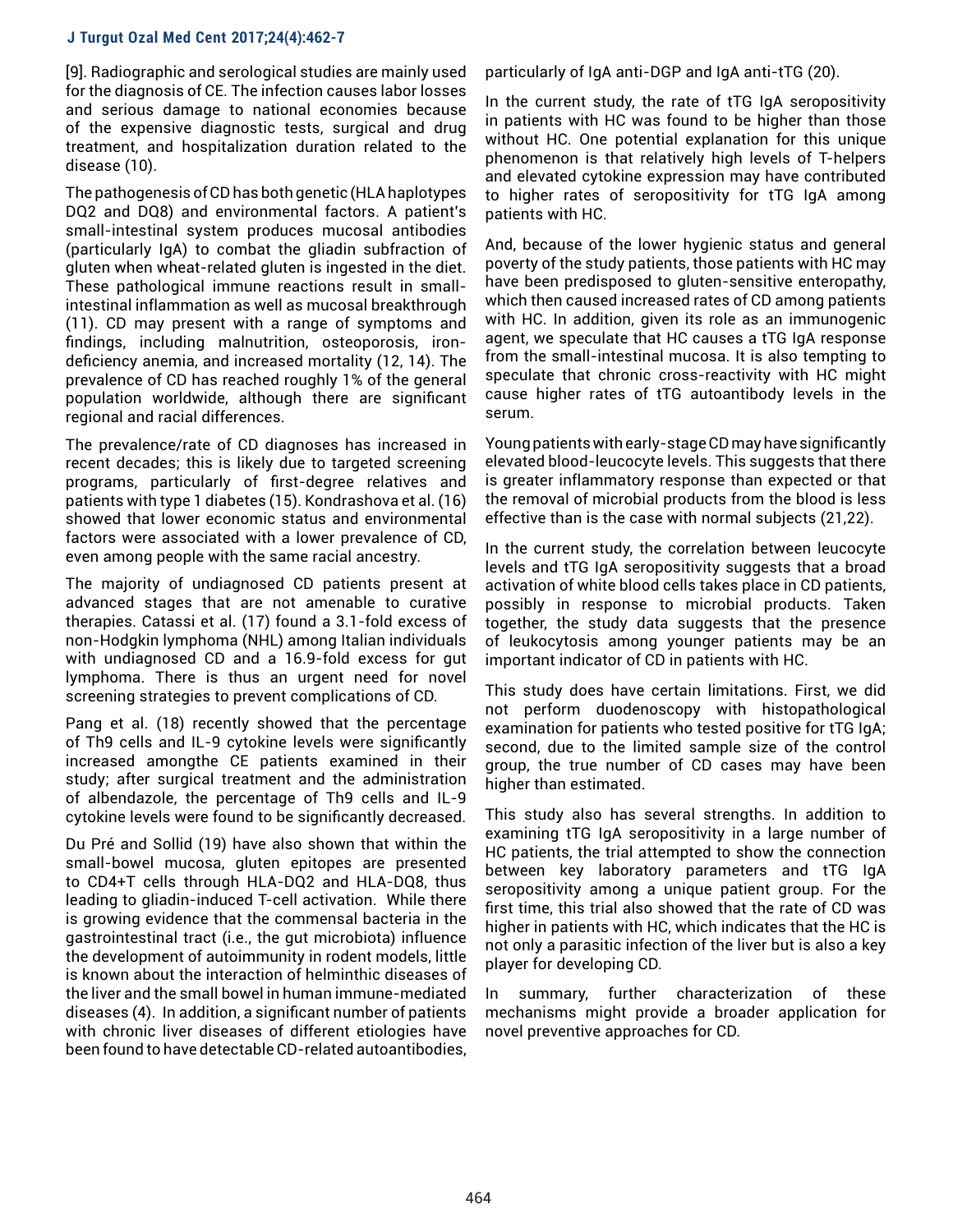| Table 1. Baseline characteristics of the patients and descriptive statistics according to gender                                        |                |        |           |                |          |                |      |  |  |  |
|-----------------------------------------------------------------------------------------------------------------------------------------|----------------|--------|-----------|----------------|----------|----------------|------|--|--|--|
|                                                                                                                                         |                | N      | Mean      | <b>Std.Dev</b> | Min      | <b>Max</b>     | p    |  |  |  |
|                                                                                                                                         | $\mathbf{1}$   | $87\,$ | 32,16     | 19,20          | $80\,$   | $\overline{2}$ |      |  |  |  |
| Gender                                                                                                                                  | $\sqrt{2}$     | 124    | 39,19     | 19,16          | 82       | 6              | ,009 |  |  |  |
|                                                                                                                                         | Total          | 211    | 36,29     | 1944           | 21800,0  | $\overline{c}$ |      |  |  |  |
|                                                                                                                                         | $\mathbf{1}$   | 87     | 8498,002  | 3653,27        | 21800,0  | 8,7            |      |  |  |  |
| WBC1 (uL)                                                                                                                               | $\sqrt{2}$     | 121    | 8523,231  | 3385,74        | 22800,0  | 10,9           | ,959 |  |  |  |
|                                                                                                                                         | Total          | 208    | 8512,678  | 3491,47        | 22800,0  | 8,7            |      |  |  |  |
|                                                                                                                                         | $\mathbf{1}$   | 87     | 14,306    | 4,67           | 47,8     | 7,9            |      |  |  |  |
| Hemoglobin (g/dl)                                                                                                                       | $\mathbf{2}$   | 121    | 13,018    | 1,47           | 16,8     | 9,3            |      |  |  |  |
|                                                                                                                                         | Total          | 208    | 13,557    | 3,27           | 47,8     | 7,9            | ,005 |  |  |  |
|                                                                                                                                         | $\mathbf{1}$   | 87     | 2925,769  | 26905,60       | 251000,0 | 24,4           |      |  |  |  |
| Hematocrit (%)                                                                                                                          | $\sqrt{2}$     | 121    | 39,159    | 4,40           | 53,3     | 28,0           |      |  |  |  |
|                                                                                                                                         | Total          | 208    | 1246,539  | 17400,94       | 251000,0 | 24,4           | ,239 |  |  |  |
|                                                                                                                                         | $\mathbf{1}$   | 84     | ,659      | 1,14           | 6,10     | ,00            |      |  |  |  |
| Eosinophil(%)                                                                                                                           | $\overline{2}$ | 113    | ,363      | ,47            | 3,50     | ,00            | ,014 |  |  |  |
|                                                                                                                                         | Total          | 197    | ,4898     | ,84            | 6,10     | ,00            |      |  |  |  |
|                                                                                                                                         | $\mathbf{1}$   | 87     | 288804,60 | 112216,55      | 712000   | 76000          |      |  |  |  |
| PLT2 (uL)                                                                                                                               | $\mathbf{2}$   | 121    | 293727,27 | 94586,38       | 642000   | 43000          | ,732 |  |  |  |
|                                                                                                                                         | Total          | 208    | 291668,27 | 102098,18      | 712000   | 43000          |      |  |  |  |
|                                                                                                                                         | $\mathbf{1}$   | $77\,$ | 97,31     | 23,09          | 173      | 62             |      |  |  |  |
| Glucose (mg/dl)                                                                                                                         | $\mathbf{2}$   | 94     | 101,31    | 37,87          | 422      | 71             | ,419 |  |  |  |
|                                                                                                                                         | Total          | 171    | 99,51     | 32,04          | 422      | 62             |      |  |  |  |
|                                                                                                                                         | $\mathbf{1}$   | 79     | 34,54     | 34,97          | 283      | 10             |      |  |  |  |
| AST <sup>3</sup> (U/L)                                                                                                                  | $\overline{2}$ | 114    | 28,53     | 23,23          | 184      | 11             | ,152 |  |  |  |
|                                                                                                                                         | Total          | 193    | 30,99     | 28,69          | 283      | 10             |      |  |  |  |
|                                                                                                                                         | $\mathbf{1}$   | 80     | 31,75     | 37,33          | 265      | $\overline{7}$ |      |  |  |  |
| <b>ALT<sup>4</sup></b> (U/L)                                                                                                            | $\overline{2}$ | 118    | 28,42     | 39,08          | 270      | 6              | ,550 |  |  |  |
|                                                                                                                                         | Total          | 198    | 29,77     | 38,32          | 270      | 6              |      |  |  |  |
|                                                                                                                                         | $\mathbf{1}$   | 43     | 3,677     | ,76            | 4,7      | 2,0            |      |  |  |  |
| Albumin (g/dl)                                                                                                                          | $\overline{2}$ | 50     | 3,966     | ,62            | 5,1      | 2,1            | ,047 |  |  |  |
|                                                                                                                                         | Total          | 93     | 3,832     | ,70            | 5,1      | 2,0            |      |  |  |  |
|                                                                                                                                         | $\mathbf{1}$   | 28     | 3,132     | ,98            | 6,1      | 1,6            |      |  |  |  |
| Globulin (g/dl)                                                                                                                         | $\sqrt{2}$     | 34     | 3,241     | ,71            | 6,0      | 2,3            | ,614 |  |  |  |
|                                                                                                                                         | Total          | 62     | 3,192     | ,83            | 6,1      | 1,6            |      |  |  |  |
|                                                                                                                                         | $\mathbf{1}$   | 58     | 243,64    | 305,55         | 1697     | 15             |      |  |  |  |
| <b>ALP<sup>5</sup></b> (U/L)                                                                                                            | $\sqrt{2}$     | 84     | 156,87    | 143,33         | 1012     | 37             | ,025 |  |  |  |
|                                                                                                                                         | Total          | 142    | 192,31    | 227,30         | 1697     | 15             |      |  |  |  |
|                                                                                                                                         | $\mathbf{1}$   | 53     | 48,82     | 53,61          | 265      | 4              |      |  |  |  |
| GGT <sup>6</sup> (U/L)                                                                                                                  | $\sqrt{2}$     | 81     | 48,75     | 66,88          | 386      | 5              | ,995 |  |  |  |
|                                                                                                                                         | Total          | 134    | 48,78     | 61,76          | 386      | 4              |      |  |  |  |
| <b>Caudocranial</b>                                                                                                                     | $\mathbf{1}$   | $77\,$ | 5,94      | 3,99           | 20       | 1              |      |  |  |  |
| <b>Diameter of Cyst (mm)</b>                                                                                                            | $\overline{2}$ | 93     | 6,28      | 3,64           | 18       | $\mathbf{1}$   | ,567 |  |  |  |
|                                                                                                                                         | Total          | 170    | 6,13      | 3,80           | 20       | 1              |      |  |  |  |
| 1 white, blood cell, ?platelet, 3 aspartate transferase, 4 alanine transferase, 5 alkaline phosphatase, 6 gamma glutamyl transpeptidase |                |        |           |                |          |                |      |  |  |  |

**1:male 2:female**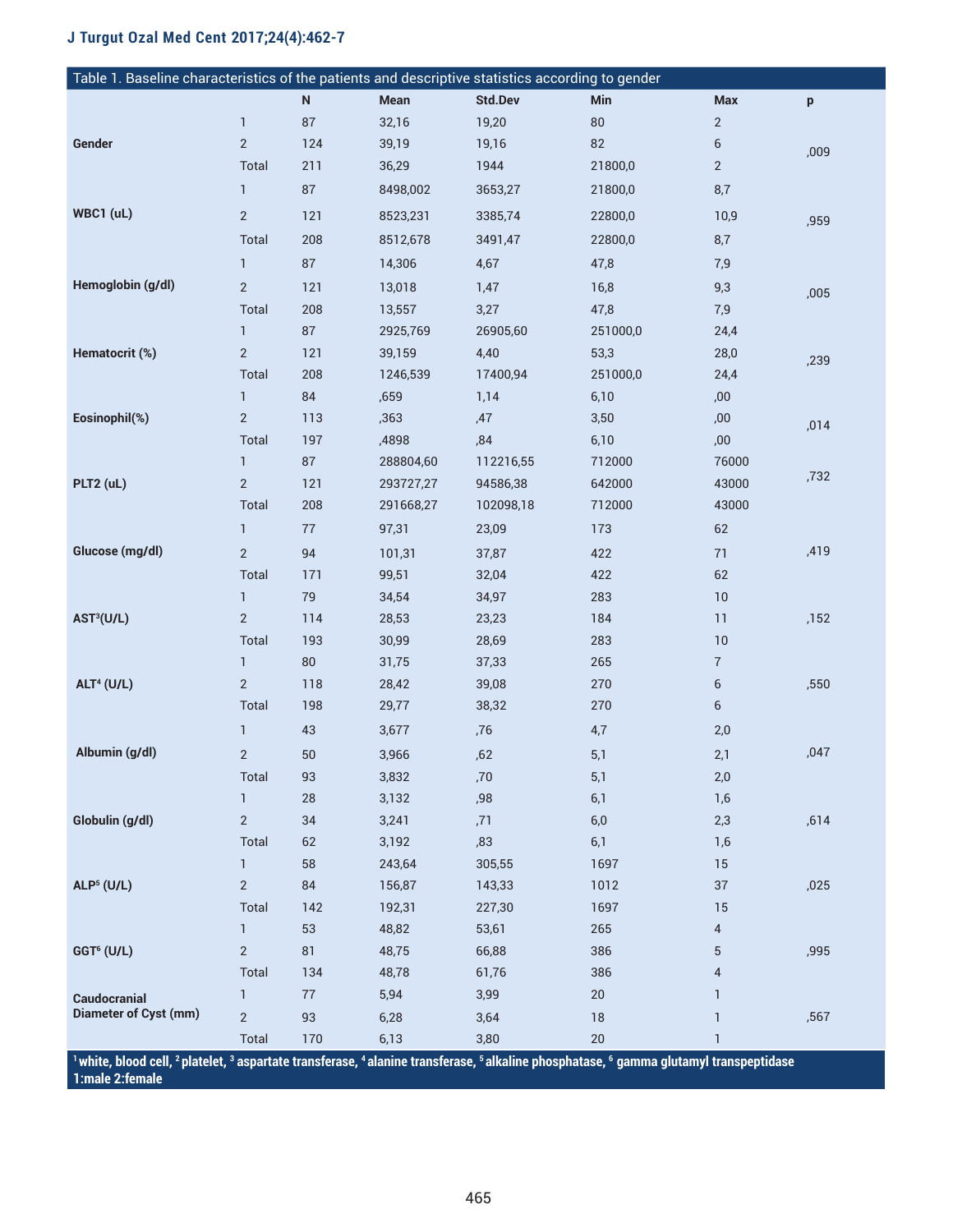| Table 2. Descriptive statistics according to tTG IgA and comparison results (0: tTg Ig A negative; 1: tTg Ig A positive) |                |           |             |                       |                |                |      |  |  |  |  |
|--------------------------------------------------------------------------------------------------------------------------|----------------|-----------|-------------|-----------------------|----------------|----------------|------|--|--|--|--|
|                                                                                                                          |                | ${\sf N}$ | <b>Mean</b> | <b>Std. Deviation</b> | <b>Minimum</b> | <b>Maximum</b> | p.   |  |  |  |  |
| Age                                                                                                                      | $\pmb{0}$      | 199       | 36,92       | 19,418                | 82             | $\overline{2}$ | ,050 |  |  |  |  |
|                                                                                                                          | $\mathbf{1}$   | 12        | 25,83       | 17,487                | 60             | 6              |      |  |  |  |  |
| WBC (uL)                                                                                                                 | $\overline{0}$ | 196       | 8401        | 3251,6165             | 21800,0        | 8,7            | ,043 |  |  |  |  |
|                                                                                                                          | 1              | 12        | 11333       | 6175,2193             | 22800,0        | 4000,0         |      |  |  |  |  |
| Hemoglobin(g/dl)                                                                                                         | $\pmb{0}$      | 196       | 13,546      | 3,3617                | 47,8           | 7,9            | ,855 |  |  |  |  |
|                                                                                                                          | 1              | 12        | 13,725      | 1,3363                | 16,0           | 11,0           |      |  |  |  |  |
| Hematoctrit(%)                                                                                                           | $\mathbf 0$    | 196       | 1320,314    | 17925,7218            | 251000,0       | 24,4           | ,805 |  |  |  |  |
|                                                                                                                          | $\mathbf{1}$   | 12        | 41,550      | 3,9903                | 49,2           | 36,0           |      |  |  |  |  |
| Eosinophil (%)                                                                                                           | $\pmb{0}$      | 186       | ,4925       | ,86227                | 6,10           | ,00            | ,857 |  |  |  |  |
|                                                                                                                          | 1              | 11        | ,4455       | ,28058                | ,90            | ,20            |      |  |  |  |  |
| Platelet (uL)                                                                                                            | $\pmb{0}$      | 196       | 290147,96   | 103799,874            | 712000         | 43000          | ,387 |  |  |  |  |
|                                                                                                                          | $\mathbf{1}$   | 12        | 316500,00   | 66683,104             | 411000         | 151000         |      |  |  |  |  |
| Glucose (mg/dl)                                                                                                          | 0              | 160       | 100,33      | 32,848                | 422            | 62             | ,201 |  |  |  |  |
|                                                                                                                          | $\mathbf{1}$   | 11        | 87,55       | 11,699                | 100            | 71             |      |  |  |  |  |
| AST (U/L)                                                                                                                | $\overline{0}$ | 181       | 30,88       | 29,035                | 283            | 10             | ,835 |  |  |  |  |
|                                                                                                                          | $\mathbf{1}$   | 12        | 32,67       | 23,937                | 103            | 16             |      |  |  |  |  |
| ALT (U/L)                                                                                                                | $\overline{0}$ | 186       | 29,73       | 38,837                | 270            | $6\phantom{a}$ | ,952 |  |  |  |  |
|                                                                                                                          | $\mathbf{1}$   | 12        | 30,42       | 30,714                | 122            | 10             |      |  |  |  |  |
| Albumin (g/dl)                                                                                                           | 0              | 82        | 3,804       | ,7436                 | 5,1            | 2,0            | ,287 |  |  |  |  |
|                                                                                                                          | $\mathbf{1}$   | 11        | 4,045       | ,1368                 | 4,3            | 3,9            |      |  |  |  |  |
| Globulin (g/dl)                                                                                                          | $\mathbf{0}$   | 52        | 3,150       | ,8998                 | 6,1            | 1,6            | ,373 |  |  |  |  |
|                                                                                                                          | $\mathbf{1}$   | 10        | 3,410       | ,3348                 | 4,0            | 3,0            |      |  |  |  |  |
| ALP(U/L)                                                                                                                 | $\mathbf{0}$   | 132       | 192,33      | 234,706               | 1697           | 15             | ,996 |  |  |  |  |
|                                                                                                                          | $\mathbf{1}$   | 10        | 192,00      | 87,551                | 310            | 87             |      |  |  |  |  |
| GGT (U/L)                                                                                                                | $\pmb{0}$      | 124       | 49,58       | 63,841                | 386            | 5              | ,601 |  |  |  |  |
|                                                                                                                          | $\mathbf{1}$   | 10        | 38,90       | 23,492                | 80             | 4              |      |  |  |  |  |
| <b>Caudocranial size of</b><br>cyst (mm)                                                                                 | 0              | 159       | 6,09        | 3,815                 | 20             | $\mathbf{1}$   | ,596 |  |  |  |  |
|                                                                                                                          | 1              | 11        | 6,72        | 3,696                 | 12             | 1              |      |  |  |  |  |

## **REFERENCES**

- 1. Moro P, Schantz PM. Echinococcosis: a review. Int J Infect Dis 2009;13(2):125-33.
- 2. Moro PL, Schantz PM. Echinococcosis: historical landmarks and progress in research and control. Ann Trop Med Parasitol 2006;100(8):703-14.
- 3. Kratzer W, Kibele M, Akinli A, Porzner M, Boehm BO, Koenig W, et al. Prevalence of celiac disease in Germany: Aprospective follow-up study.World J Gastroenterol 2013;19(17): 612-20.
- 4. Vieira SM, Pagovich OE, Kriegel MA. Diet, microbiota and autoimmune diseases. Lupus 2014;23(6):518-26.
- 5. Eckert J, Gemmell MA, Meslin F, Pawlowski ZS. WHO/OIE Manual on Echinococcosis in Humans and Animals: A Public Health Problem of Global Concern. Paris, France, World Organization for Animal Health (Office International des Epizooties) and Paris, France World Health Organization 2001;1-250.
- 6. Kebede W, Hagos A, Girma Z, Lobago F. Echinococcosis/ hydatidosis: Its prevalence, economic and public health significance in the Tigray region, North Ethiopia. Trop Anim Health Prod 2009;41(6):865-71.
- 7. Craig PS, McManus DP, Lightowlers MW, Chabalgoity JA, Garcia HH, Gavidia CM, et al. Prevention and control of cystic echinococcosis. Lancet Infect Dis 2007;7(6):385-94.
- 8. Eckert J, Deplazes P. Biological, epidemiological, and clinical aspects of echinococcosis, a zoonosis of increasing concern. Clin Microbiol Rev 2004;17(1):107-35.
- 9. Brunetti E, Junghanss T. Update on cystic hydatid disease. Curr Opin Infect Dis 2009;22(5):497-502.
- 10. Barıs I, Sahin A, Bilir N, Kalyoncu AF, Emri AS, Akhan O, Barış B, Copur AS, Selcuk ZT. Hidatik kist hastalığı ve Türkiyedeki Konumu. Türkiye Akciğer Hastalıkları Vakfı Yayını No. 1, Ankara, 1989, p: 105.
- 11. Choung RS, Ditah IC, Nadeau AM, Rubio-Tapia A, Marietta EV, Brantner TL, et al. Trends and racial/ethnic disparities in gluten-sensitive problems in the United States: Findings from the National Health and Nutrition Examination Surveys from 1988 to 2012. Am J Gastroenterol 2015;110(3):455-61.
- 12. Murray JA, Van Dyke C, Plevak MF, Dierkhising RA, Zinsmeister AR, Melton LJ III. Trends in the identification and clinical features of celiac disease in a North American community, 1950-2001. Clin Gastroenterol Hepatol 2003;1(1): 9-27.